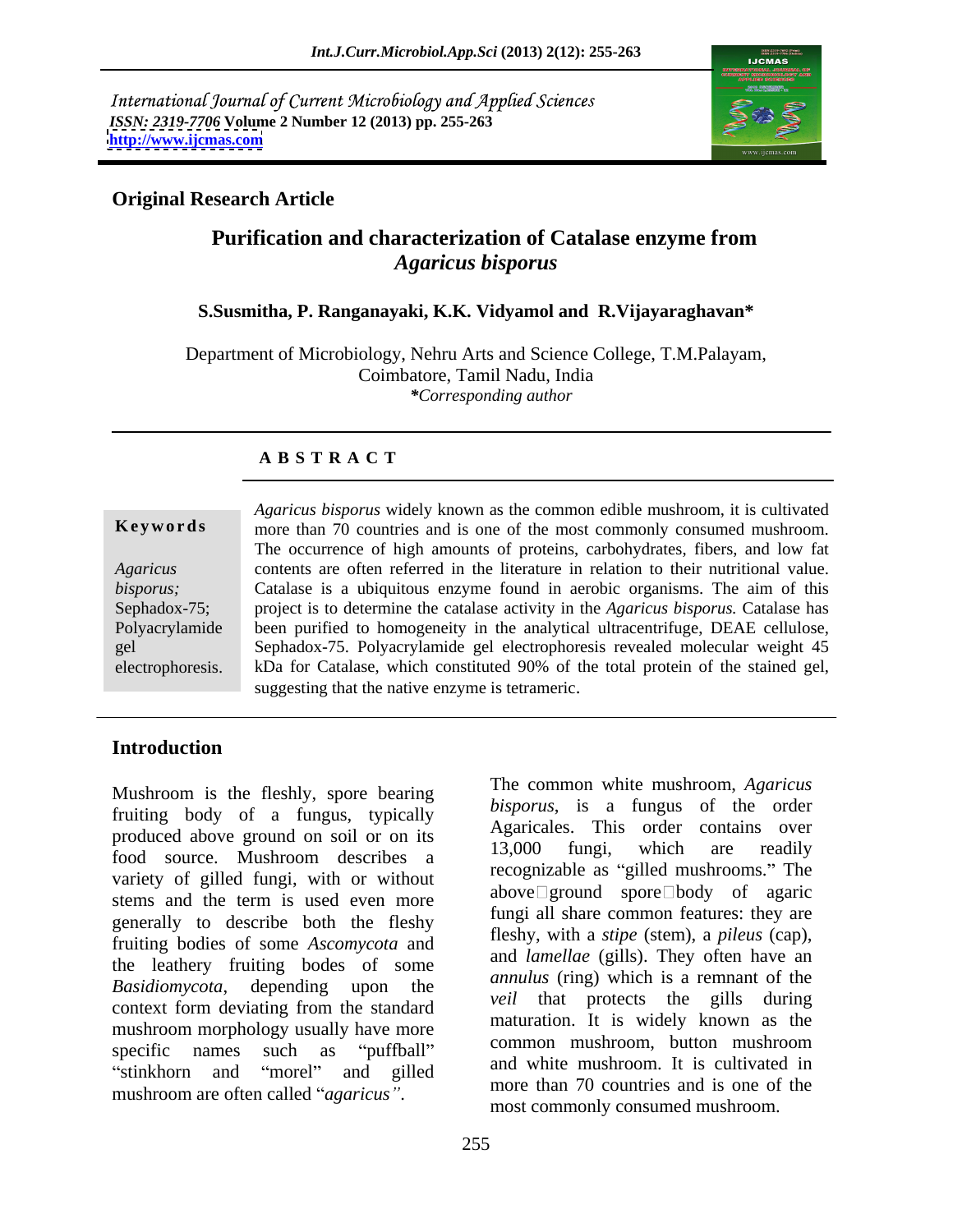Edible mushroom is consumed by humans potential application is increasing rapidly. for their nutritional**.** Mushrooms have been In this investigation it has also been used as food and food-flavoring material planned to impregnate antioxidant enzyme in soups and sauces for centuries, due to purification from edible mushroom and its their unique and subtle flavor. The physio-chemical properties for effective occurrence of high amounts of proteins, carbohydrates, fibers and low fat contents are often referred in the literature in relation to their nutritional value. Regarding their medicinal value, **Collection of sample** mushrooms are effective as antitumor, antibacterial, antiviral and hematological agents and in immune modulating Tamilnadu Agricultural university, treatments (Wasser & Weis, 1999); Yang, Lin, & Mau, 2002). Mushroom species have been shown to possess antioxidant capacity in in-vitro systems (Ribeiro et al., 2006). Like other matrices containing antioxidant compounds, e.g. phenolics (Bendini et al., 2006; Quezada et al., 2004), organic acids (Mato et al., 2003) and alkaloids. Mushrooms can be used homogenized by pre-chilled motor and both as a food supplement and in the pestle. Enzyme extraction was prepared pharmaceutical industry.  $\frac{1}{2}$  with 1000ml of cold 0.067M phosphate

Catalase is a ubiquitous enzyme found in tubers. The homogenate was centrifuged at aerobic organisms. It efficiently catalyzes 10000 rpm for 30min and supernatant was the decomposition of hydrogen peroxide to collected. The sediments were mixed with oxygen and water together with other cold phosphate buffer, allowed to stand in enzyme systems, protects cells against the cold condition with occasional shaking. harmful effects of reactive oxygen species<br>such as superoxide anions, hydrogen subjected to centrifugation once again to such as superoxide anions, hydrogen subjected to centrifugation once again to peroxide, and hydroxyl radicals. Although collect supernatant. The supernatant was oxidation reactions are crucial for life, they can also be damaging; hence, plants and animals maintain complex systems of **Protein estimation (Lowry et al 1951** multiple types of antioxidants, such as **method**) glutathione, vitamin C and vitamin E as well as enzymes such as catalase, Protein content of enzyme extract is superoxide dismutase and various usually determined by this method, using peroxidases. Enzymes have been crystalline Bovine Serum Albumin as significant industrial products for more than a hundred years. For example, a by the reduction of the phosphomolybdic therapeutic enzyme was described as a phosphotungstic components in the Folin part of replacement therapies for genetic ciocalteau reagent and biuret reaction of

therapeutic treatment.

## **Materials and Methods**

### **Collection of sample**

*Agarics bisporus* were collected from the Tamilnadu Agricultural university, Coimbatore and washed well in tap water first and then with the distilled water. The cleaned tubers were sliced and kept in refrigerator.

### **Catalase enzyme extraction**

 The sliced mushroom tubers were with 1000ml of cold 0.067M phosphate buffer (pH 7) for 200g of mushroom cold condition with occasional shaking. Then the sediment containing buffer was used as a source of enzyme.

# **method)**

deficiencies. However, the range of the protein with the alkaline cupricstandard. The blue colour was developed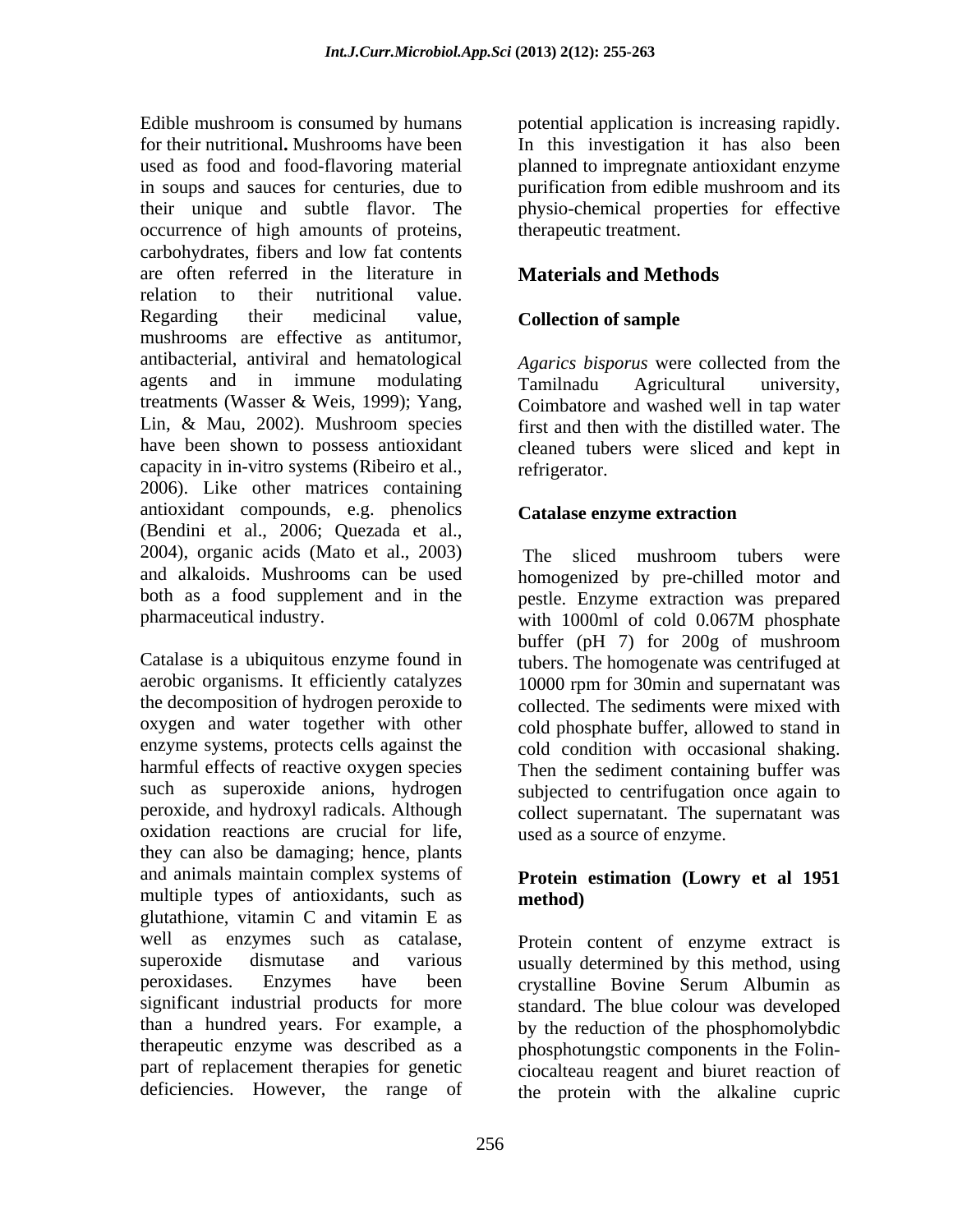spectrophotometer. 2ml and 0.4ml of mushroom supernatants were used to

The supernatant of *Agaricus bisporous* was used to determine the catalase activity by monitoring the decrease in  $A_{240}$  resulting from the elimination of  $H_2O_2$ , resulting from the elimination of  $H_2O_2$ , salt concentration. The fraction was then<br>using a Hitachi U-3210 applied to the column and washed with the spectrophotometer. 3ml of Hydrogen peroxide Phosphate buffer is taken in a cuvette and mixed in 0.01-0.04ml of sample. Read against a control containing enzyme solution but containing  $H_2O_2$  free<br>PO<sub>4</sub> at the wavelength of 240nm in  $4^{\circ}C$ .  $PO_4$  at the wavelength of 240nm in spectrophotometer. The time required from 0.45 to 0.40 is noted. Thus the **purified catalase** decrease value is used for calculation.

## **Ammonium sulphate precipitation and**

Ammonium sulphate precipitation of pepsin (36kDa), egg albumin (45kDa), antioxidant enzyme was done in an ice bovine serum albumin (67 kDa). antioxidant enzyme was done in an ice bath using the finely grounded ammonium bhosphorylase B (94kDa), ovalbumin sulfate. The powder was weighed and added slowly to the extract by constant stirring to ensure completely solubility, and the solution was centrifuged at 10000rpm for 30min at  $4^0C$ . Different gel (SDS-PAGE precipitation steps were carried out for **purified catalase** precipitation steps were carried out for Calatase enzyme precipitation (45-90%) and precipitates were collected. The SDS PAGE is performed using a 10 % originate was dialyzed against 50mM separating gel, 4 % stacking gel withoutprecipitate was dialyzed against 50mM potassium phosphate (pH 7) for 24hr by changing the buffer thrice. The dialyzed

phosphate buffer (Buffer A- pH 7). 30µl of

tartarate were measured at 660nm by the dialyzed enzyme solution was applied determine the protein content. water. Active fraction detected for catalase **Catalase assay Catalase assay The fractions were collected and pooled (Sadasivam and Manickam, 2008)** for subsequent purification in sephadex G to the column and washed with 4 ml of Buffer A. Elution also done by distilled activity by monitoring the decrease in  $A_{240}$ .<br>The fractions were collected and pooled 75 column  $(0.5 \times 5$  cm) that had been equilibrated with Buffer A (pH 7). The active fractions (8 ml) were diluted to 32 ml with the Buffer A in order to reduce the salt concentration. The fraction was then applied to the column and washed with the 3 ml of Buffer A (pH 7). Elution was performed with distilled water (total volume 15 ml). The volume of 1 fraction was 1 ml. Then the enzyme was stored at  $4^{\circ}$ C.

### **Molecular weight determination of purified catalase**

**dialysis** molecular weight *versus* mobility of the The standards used to make a plot of log protein band were: lysozyme (14kDa), pepsin (36kDa), egg albumin (45kDa), bovine serum albumin (67 kDa), phosphorylase B (94kDa), ovalbumin (43kDa), trypsin inhibitor (20100 kDa) and  $\beta$ -lactalbumin (14 400 kDa).

#### 0C. Different **gel (SDS-PAGE) electrophoresis of Sodium dodecylsulfate-polyacrylamide purified catalase**

fraction was used for further analysis.  $1\%$  (w/v) SDS in the presence of  $\beta$ -<br>mercantoethanol. Electrophoresis was **Purification of catalase enzyme** performed at a constant 125V (8.0 mA) for **(Tony ching** *et al***., 1973)** 4 h in Tris-HCl buffer pH 8.3. After DEAE-cellulose column (1 by 3) gel were made visible by staining with equilibrated with 50mM pottasium  $\overline{C}_{\text{comassie Brilliant Blue R-250}}$ SDS PAGE is performed using a 10 % separating gel, 4 % stacking gel without mercaptoethanol. The samples were heated for 5 min at 100 $\degree$ C in capped vials with 1% (w/v) SDS in the presence of  $\beta$ mercaptoethanol. Electrophoresis electrophoresis, proteins in the separating Coomassie Brilliant Blue R-250.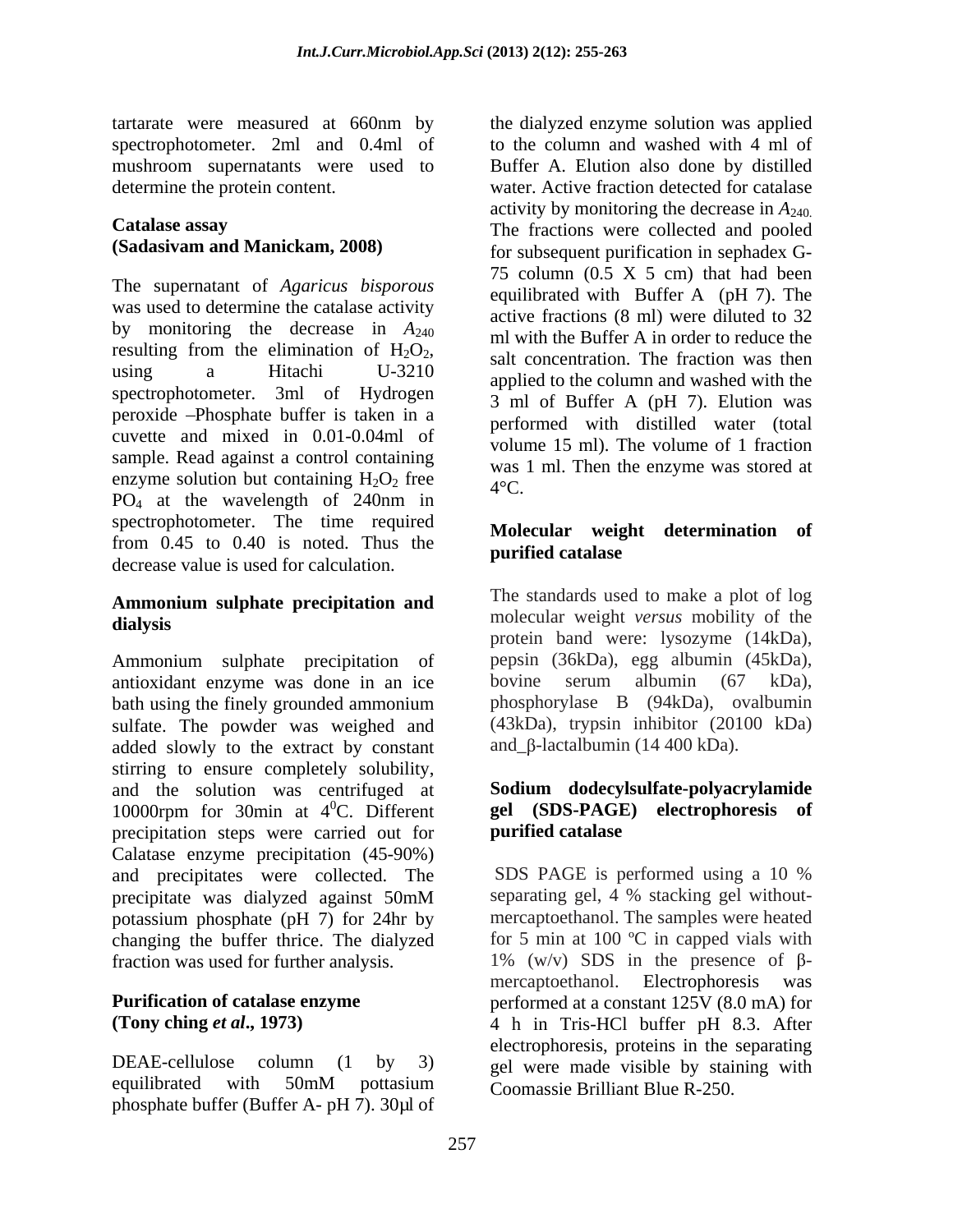The activity of catalase for different pH that the presence of total protein about was obtained using 0.067M potassium 2.05 µg/ml in Agaricus bisporus. phosphate buffer (pH 3 to pH 8). In each pH buffer (1 ml), 30µl of enzyme solution was mixed and kept for overnight at  $4^{\circ}$ C. After this period, enzyme activity of

10µl of catalase was placed in water bath at a temperature of 10, 20, 30, 40, 50 and

analyzed every day up to 1 week in order to find out the storage stability of enzymes.

Standard graph was plotted for bovine chromatography step. Additional serum albumin using spectrophotometric reading at 660 nm. Total protein obtained for *Agaricus bisporus* were 2.05 mg/ml for 20 µl and 4.3 mg/ml for 40 µl sample (Table 1). Ouzouni *et al.*, (2009) reported the fruiting bodies of mushrooms contain about 56.8% carbohydrate, 25.0% protein, basis. Previous research on the use of mushrooms in human nutrition, especially on their nutritive and curative aspects, proved without doubt that mushrooms are extremely important (Grlic, 1980). was rise in specific activity in each

**Analysis of pH profile**  Similarly, protein content of edible mushrooms taken for analysis revealed 2.05 µg/ml in *Agaricus bisporus.*

#### Catalase assay **Catalase assay**

samples was analyzed under the standard Catalase assay was performed for the assay condition. supernatant of mushroom extract, enzyme **Analysis of thermostability**  wavelength. Time taken for the reduction 60°C for periods of 60 min. Enzyme studies had shown catalase exist in activity after treatment was analyzed under multiple forms in several plants such as the standard assay condition. tobacco, saffron, cotton, mustard, maize, **Storage stability** pepper, loblolly pine and kohlrabi (Havir 30µl of catalase was mixed with 1ml of catalaseenzyme from *Agaricus bisporus* potassium phosphate (pH7) buffer and was 12.05 U/ml and specific activity of stored at the 4 °C. Enzyme activity was 14.3 U/mg. Catalase activity of *Agaricus* activity were measured at 240nm of *A240* values from 0.45-0.4 was noticed. The enzyme activity for *Agaricus bisporus* was calculated as 12.05 U/ml. Previous wheat, sunflower, castor bean, spinach, and McHale, 1987). In the present study, *bisporus* was determined in the presence of hydrogen peroxide.

### **Result and Discussion catalase from** *Agaricus bisporus* **Purification and molecular weight of**

**Protein estimation** The enzyme eluted as a single species in 5.7% fat and 12.5% ash on a dry weight the initial DEAE-cellulose chromatography step. Additional purification of the enzyme was achieved by gel filtration on Sephadex G-75. Table 2 summarizes the results of each step of the catalse purification. The enzyme was purified about 51.07-fold, with a final specific activity of 14.3U/mg. The overall recovery of the purification was 14%. The molecular mass of catalase in dialysate revealed about 43kDa and purified catalase 45 kDa (Fig.1). ). The peak specific activity of catalase was 14.3 U/mg was observed for *Agaricus bisporus*. There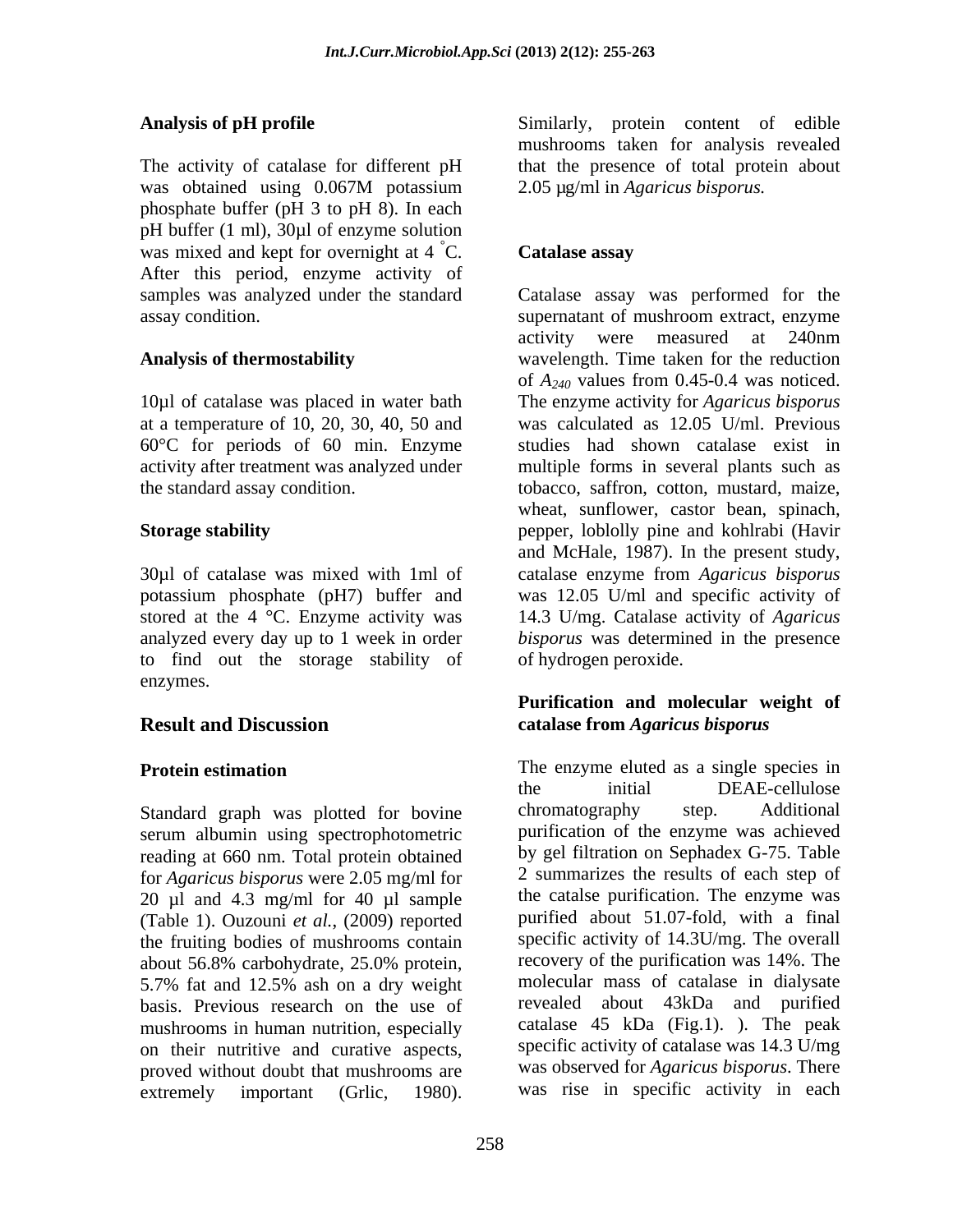purification step. Loewen and Switala (1987) were observed the rise of specific enzyme activity in every purification step. The pH profile on the activity of catalase The native PAGE method developed by enzyme from Agaricus bisporus Hedrick and Smith (1968) provides mushroom was shown in fig. 2. The estimation for proteins analyzed on gels of optimum pH for the strains of *Agaricus*  successive high acrylamide concentration. *bisporus* was 7.5 and had a minimum As it has been mentioned above, the molecular weight of catalase T is between 225 - 250 kD, and for catalase A **Effect of temperature on catalase** considerably lower 170 - 190 kD. The molecular weight of purified catalase of *Agaricus bisporus* was 45 kDa. Since the Purified catalase from *Agaricus bisporus* separated enzyme appeared as a single band, it was concluded catalase enzyme to be tetrameric. From the reported data, it decrease in activity observed after 5 days can be concluded that catalase varies in its (Fig. 3). After being heated at 10-30°C for MW depending upon the source from 60 minutes, catalase from Agaricus

### **Effect of pH on catalase activity**

enzyme from *Agaricus bisporus* mushroom was shown in fig. 2. The activity at pH 3.5.

## **activity**

which it is isolated. *bisporus* retained 26.98 units/ml of the was stable in potassium phosphate buffer (pH 7) for more than 4 days at  $4^{\circ}$ C, as a 60 minutes, catalase from *Agaricus* 

#### **Table.1** Total protein content of *Agaricus bisporous*

| $\sim$<br>Sample<br>volume (µl) | <b>Agaricus bisporus</b><br>$(\mu g/ml)$<br>- - - - |
|---------------------------------|-----------------------------------------------------|
| 20                              | 2.05                                                |
| 40                              |                                                     |

**Table.2** Purification of catalse from *Agaricus bisporus*

| $\vert$ S.No $\vert$ Purification step $\vert$ | Total amount<br>of protein<br>(mg) | <b>Total</b><br>activity<br>(U) | <b>Specific</b><br>activity<br>(U/mg) | (%)               | Recovery   Purification<br>(fold) |
|------------------------------------------------|------------------------------------|---------------------------------|---------------------------------------|-------------------|-----------------------------------|
| Supernatant                                    | 430                                | 121                             | 0.28                                  | 100               |                                   |
| Dialysate                                      | $\Omega$<br>╯▃                     | 82                              | 0.89                                  | $\sqrt{2}$<br>0/1 | 5.1                               |
| DEAE-cellulose                                 | $\Omega$                           | 52<br>ے ر                       | 1.67                                  | 42.9              | 5.9                               |
| Sephadox G-75<br>fraction                      | 1.2                                | 17.2                            | 14.3                                  | $1 +$             | 51.07                             |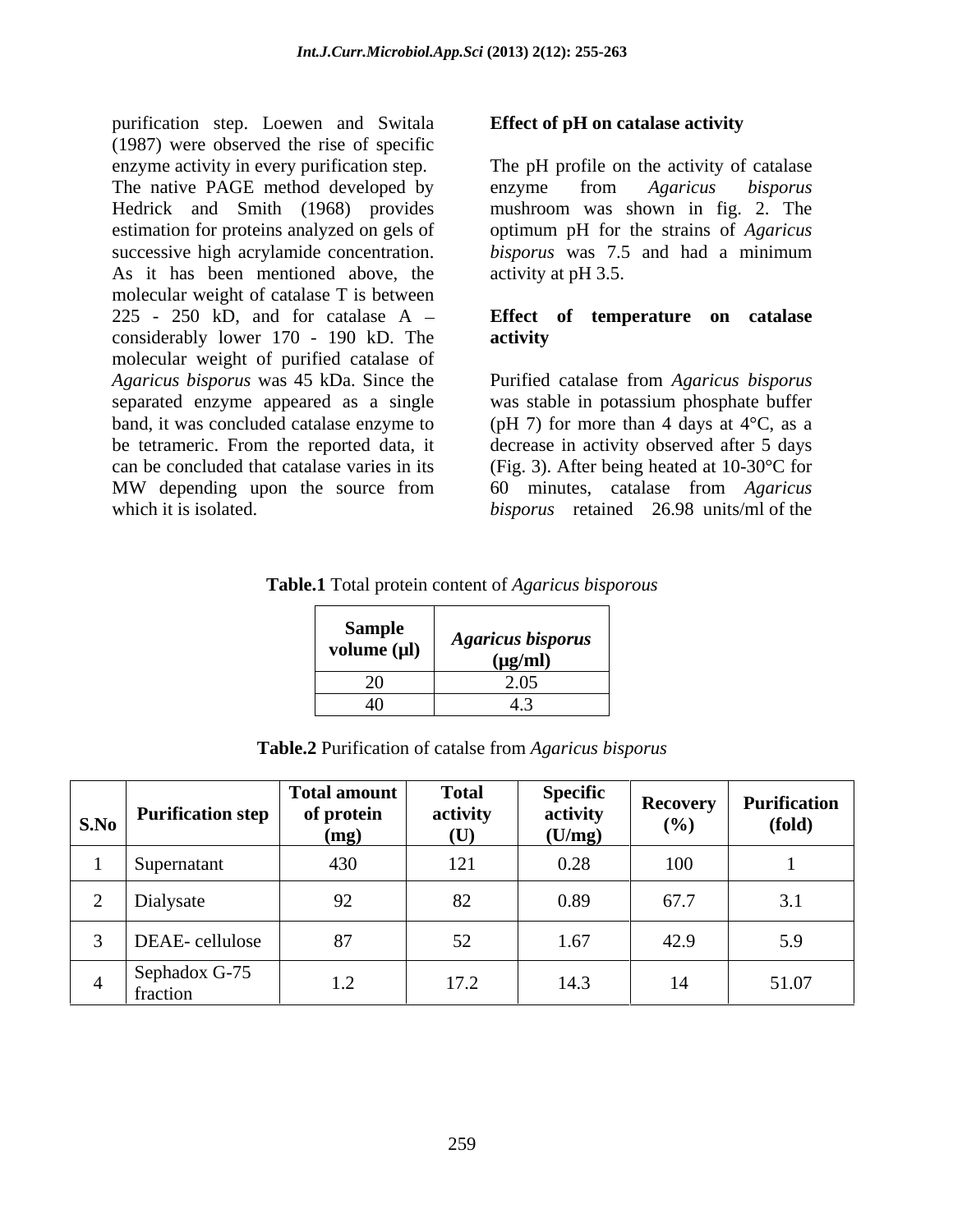Fig.1 Molecular mass of purified catalases



**Figure.2** pH stability of catalase from *Agaricus bisporus*

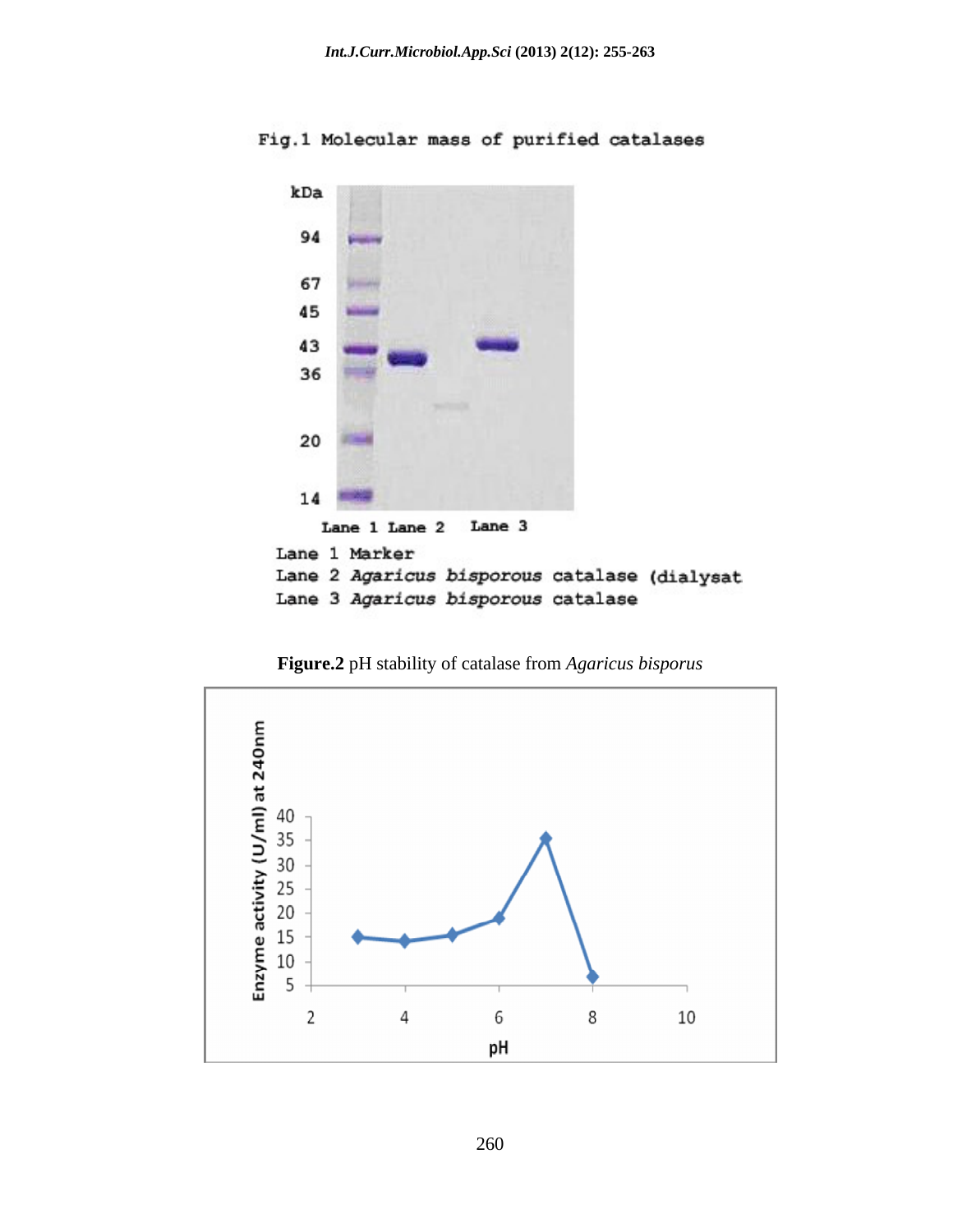

**Figure.3** Storage stability of catalase from *Agaricus bisporus* 

**Figure.4** Temperature stability of catalase from *Agaricus bisporus* 

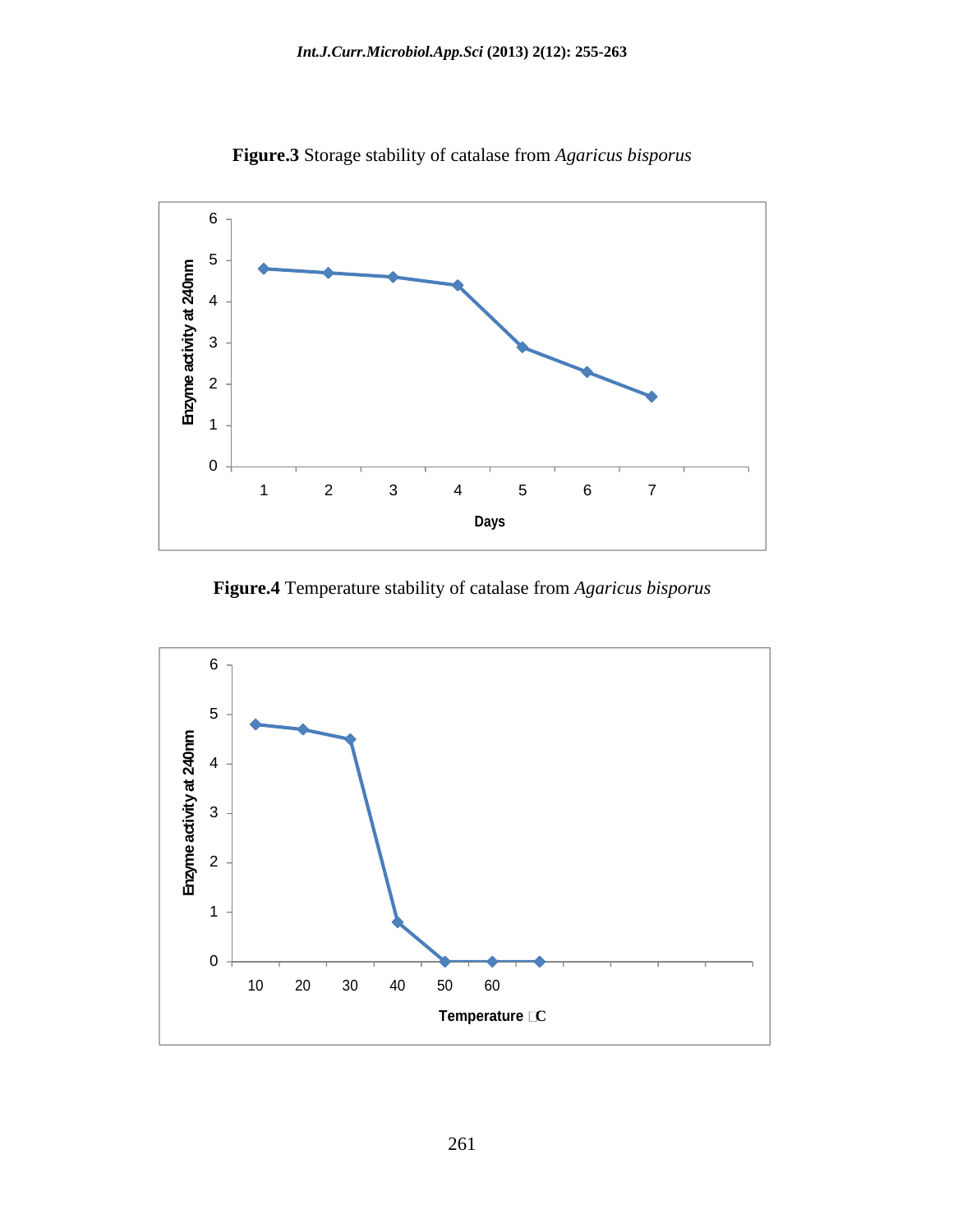enzyme activity measured at  $30^{\circ}$ C for 60 **References** minutes but became completely inactive after treatment between 40-60 °C for 60 Aydemir and Kuru. 2003. "Purification minutes. The thermostability of *Agaricus* 

characteristics of catalase from mushroom Bendini, A., Cerretani, L., Pizzolante, L., was the optimum pH and temperature. The optimum temperature and optimum pH for purified catalase from *Agaricus bisporus* on enzymatic reaction were 30°C and pH of Passiflora spp. extracts. European 7 respectively. Similar temperature and pH has also been reported by Aydemir and Grlic, LJ. 1980. Wild growing edible Kuru (2003) on catalase enzyme of blood blants. Education, Zagreb erythrocytes. (Samoniklojestivo bilje. Prosvjeta,

In this investigation antioxidant enzyme Havir, E.A. and McHale, N.A. 1990. purification from edible mushroom may be used for effective therapeutic treatment. Many medicinal properties have been attributed to mushroom catalases including *Nicotiana sylvestris*. Arch Biochem inhibition of platelet aggregation reduction of blood cholesterol concentrations Hedrick and Smith, 1968. "Size and prevention or alleviation of heart disease charge separation and estimation of and reduction of blood glucose levels, also prevention or alleviation of infections electrophoresis." Archi. caused by bacterial, viral, fungal and parasitic pathogens. Consumption of Loewen, J. Switala, M. Smolenski, B.L. mushroom containing phytochemical with potential antioxidant properties can reduce Biol. 68:1037-1044.

We acknowledge our profound gratitude to the Department of Microbiology, Nehru Arts and Science College, T.M.Palayam, Coimbatore for providing the facilities for research work. We are highly indebted to Dr. Anirudhan (Prinicipal) and Riganakos, K. A. 2009. Nutritional<br>Dr. J. Rathinamala, Dr.T.Balasaravanan value and metal content of wild edible<br>Mr.V.Shanmugham and mushrooms collected from West Dr.Meenatchisundaram [Associate Macedonia and Epirus, Greece. Food Professors] Nehru Arts and Science College, T.M.Palayam, Coimbatore for their valuable help to complete this work.

### **References**

- *bisporus* catalase was shown in fig.4.<br>
Noted that the most interesting Moted that the most interesting Activity". Turk. J. Chem. 27: 85- 97. characterization of Catalase Chicken Erythrocytes and the effect of Various Inhibitors on Enzyme Activity . Turk. J. Chem. **27:** 85- 97.
	- Toschi, T. G., Guzzo, F., Ceoldo, S., et al. 2006. Phenol content related to antioxidant and antimicrobial activities Food Res. Technol. 223: 102-109.
	- plants. Education, Zagreb (*Samoniklojestivo bilje*. Prosvjeta, Zagreb) (In Croatian).
	- Purification and characterization of an isozyme of catalase with enhanced peroxidatic activity from leaves of *Nicotiana sylvestris*. Arch Biochem Biophys. 283: 491-495.
	- Hedrick and Smith. 1968. "Size and molecular weights of proteins by disc electrophoresis." Biochem.Biophy.126: 155-164.
	- and Triggs-Raine. 1987. .Biochem Cell Biol. 68:1037–1044.
- the risk of human disease. Lowry, O.H., Rosebrough, N.J., Farr, A.L. **Acknowledgement Conserverse Exercise 2 and 2** measurement with Folin phenol and Randall, R.J. 1951. Protein measurement with Folin phenol reagent *.* J.Biol.chem.193 : 265.
	- Mato, I., Huidobro, J., Simal-Lozano, J., and Sancho, M. T. 2003. Significance of nonaromatic organic acids in honey. J. Food Protect. 66: 2371-2376.
	- Ouzouni, P. K., Petridis, D., Koller, W.D. and Riganakos, K. A. 2009. Nutritional value and metal content of wild edible mushrooms collected from West Chem. 115: 1575-1580.

Quezada, N., Ascensio,M., Del Valle, J.